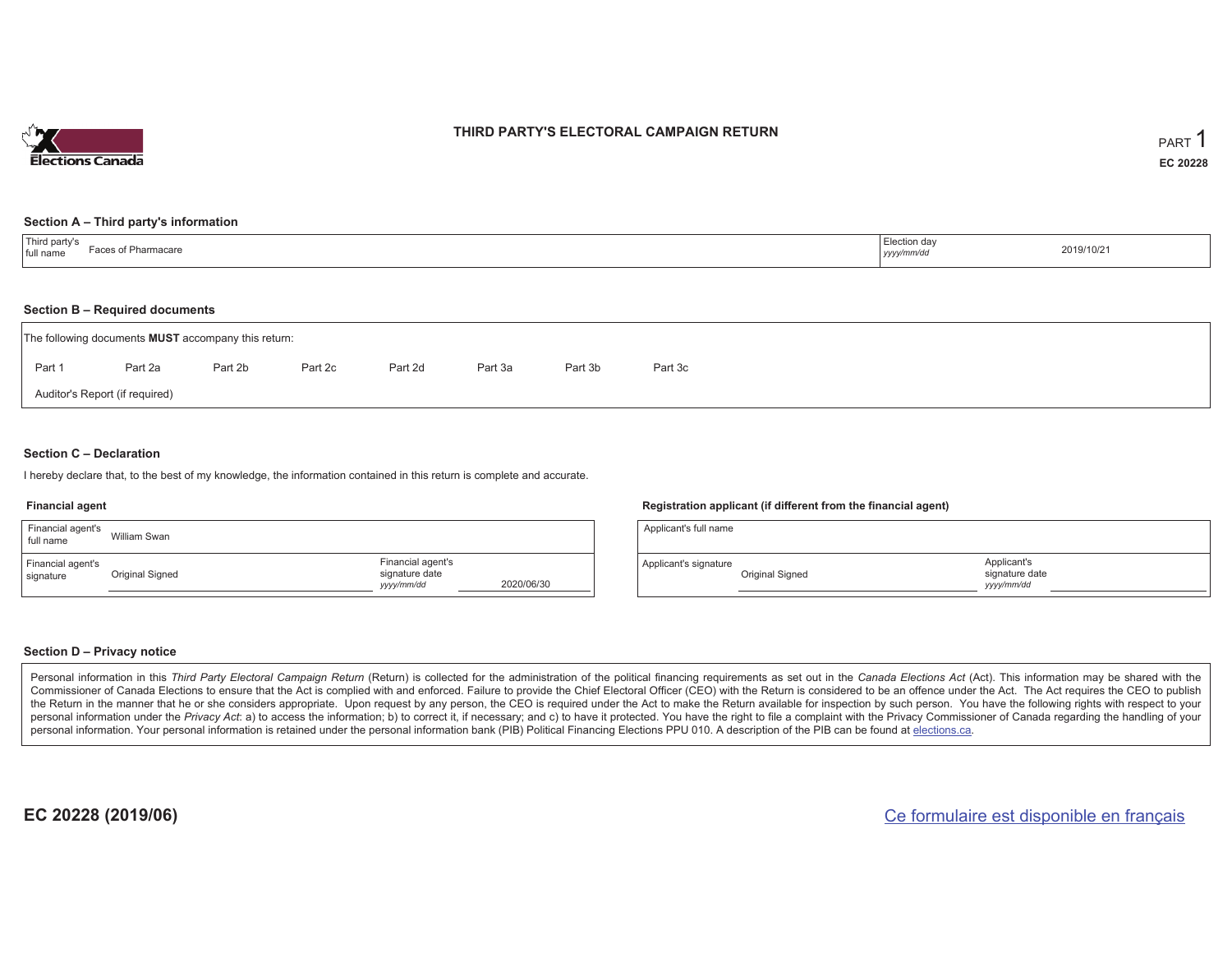

## **THIRD PARTY'S ELECTORAL CAMPAIGN RETURN HIRD PARTY'S ELECTORAL CAMPAIGN RETURN<br>Statement of monetary contributions received PART 2a**

| No.          | Full name                                                                           | <b>Street</b><br>no.                             | <b>Street</b> | Apt. | City    | Prov./<br>Terr. | Postal<br>code | Date<br>received<br>yyyy/mm/dd                                                 | Individual | Business /<br>Commercial<br>organization | Government | <b>Trade union</b> | Corporation<br>without share<br>capital | Unincorporated<br>organization or<br>association |
|--------------|-------------------------------------------------------------------------------------|--------------------------------------------------|---------------|------|---------|-----------------|----------------|--------------------------------------------------------------------------------|------------|------------------------------------------|------------|--------------------|-----------------------------------------|--------------------------------------------------|
|              |                                                                                     |                                                  |               |      |         |                 |                |                                                                                | \$         | S.                                       | \$         | S.                 | \$                                      | S.                                               |
| $\mathbf{1}$ | Canadian Federation of Nursing Unions                                               |                                                  |               |      | Ottawa  | ON              | <b>K1V 8X7</b> | 2019/08/08                                                                     |            |                                          |            | 2,000.00           |                                         |                                                  |
|              | 2 Canadian Federation of Nursing Unions                                             |                                                  |               |      | Ottawa  | ON              | <b>K1V 8X7</b> | 2019/08/30                                                                     |            |                                          |            | 8,000.00           |                                         |                                                  |
|              | 3 Unifor                                                                            |                                                  |               |      | Toronto | ON              | M2H 3H9        | 2019/09/05                                                                     |            |                                          |            | 10,000.00          |                                         |                                                  |
|              |                                                                                     |                                                  |               |      |         |                 |                |                                                                                |            |                                          |            |                    |                                         |                                                  |
|              |                                                                                     |                                                  |               |      |         |                 |                |                                                                                |            |                                          |            |                    |                                         |                                                  |
|              |                                                                                     |                                                  |               |      |         |                 |                |                                                                                |            |                                          |            |                    |                                         |                                                  |
|              |                                                                                     |                                                  |               |      |         |                 |                |                                                                                |            |                                          |            |                    |                                         |                                                  |
|              |                                                                                     |                                                  |               |      |         |                 |                |                                                                                |            |                                          |            |                    |                                         |                                                  |
|              |                                                                                     |                                                  |               |      |         |                 |                |                                                                                |            |                                          |            |                    |                                         |                                                  |
|              |                                                                                     |                                                  |               |      |         |                 |                |                                                                                |            |                                          |            |                    |                                         |                                                  |
|              |                                                                                     |                                                  |               |      |         |                 |                |                                                                                |            |                                          |            |                    |                                         |                                                  |
|              |                                                                                     |                                                  |               |      |         |                 |                |                                                                                |            |                                          |            |                    |                                         |                                                  |
|              |                                                                                     |                                                  |               |      |         |                 |                |                                                                                |            |                                          |            |                    |                                         |                                                  |
|              |                                                                                     |                                                  |               |      |         |                 |                |                                                                                |            |                                          |            |                    |                                         |                                                  |
|              |                                                                                     |                                                  |               |      |         |                 |                | Totals carried forward from previous page \$                                   |            |                                          |            |                    |                                         |                                                  |
|              |                                                                                     |                                                  |               |      |         |                 |                | Total amount of monetary contributions by contributors who gave over \$200 (A) |            |                                          |            | 20,000.00          |                                         |                                                  |
|              | Number of contributors who gave over \$200                                          |                                                  |               |      |         |                 |                |                                                                                |            |                                          |            |                    |                                         |                                                  |
|              | Total amount of monetary contributions by contributors who gave \$200 or less $(B)$ |                                                  |               |      |         |                 |                |                                                                                |            |                                          |            |                    |                                         |                                                  |
|              | Number of contributors who gave \$200 or less                                       |                                                  |               |      |         |                 |                |                                                                                |            |                                          |            |                    |                                         |                                                  |
|              |                                                                                     | Total amount of all monetary contributions (A+B) |               |      |         | 20,000.00       |                |                                                                                |            |                                          |            |                    |                                         |                                                  |
|              |                                                                                     |                                                  |               |      |         |                 |                | Number of contributors who gave monetary contributions                         |            |                                          |            | $\mathcal{P}$      |                                         |                                                  |

|  | Third<br>  party | .<br>macare | эноп аа<br>, уууулг<br> | 2019/10/2 | Page | _____ | $\cdot$ |  |
|--|------------------|-------------|-------------------------|-----------|------|-------|---------|--|
|--|------------------|-------------|-------------------------|-----------|------|-------|---------|--|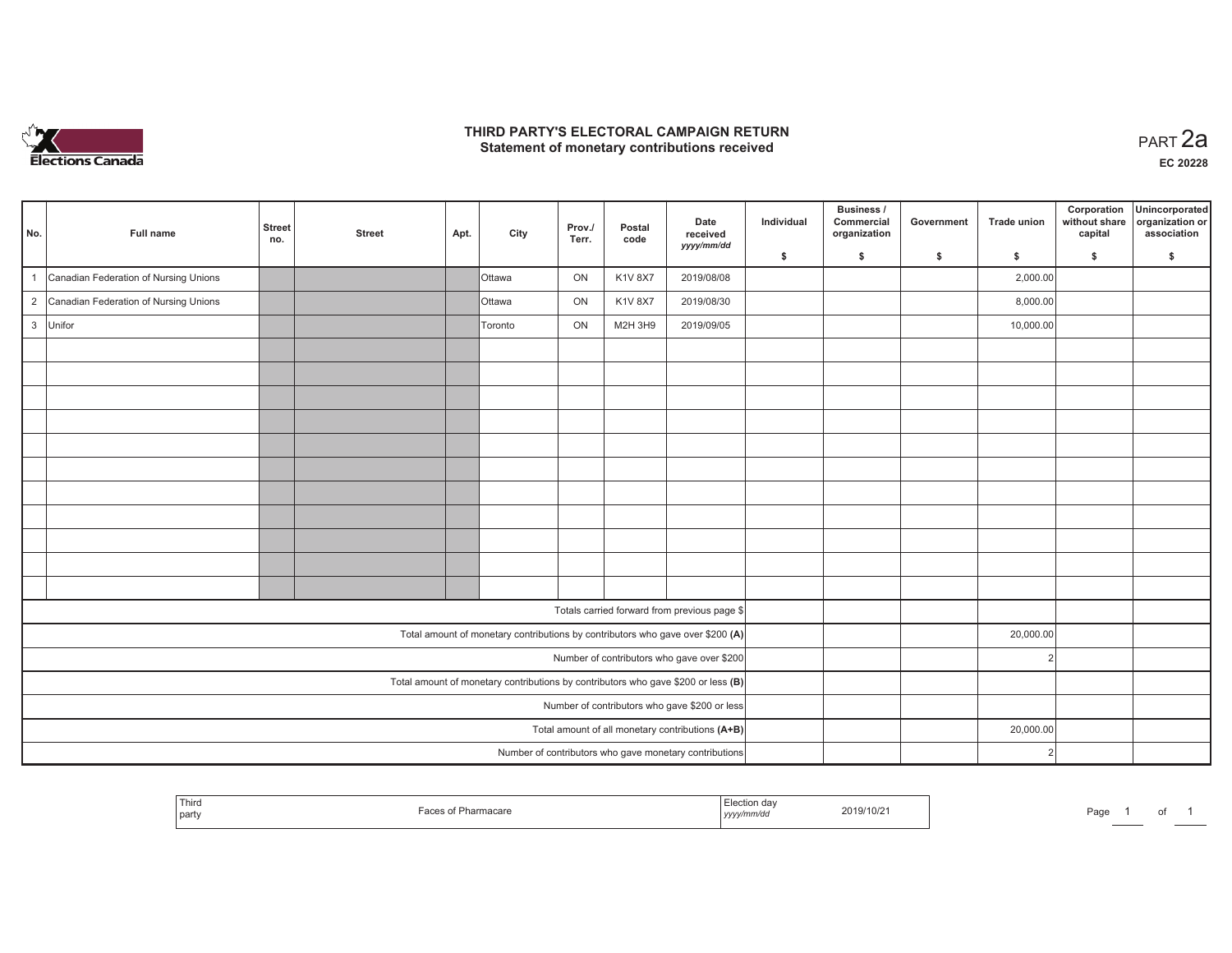

## **THIRD PARTY'S ELECTORAL CAMPAIGN RETURN**  THIRD PARTY'S ELECTORAL CAMPAIGN RETURN<br>Statement of non-monetary contributions received<br> **PART 2b**

of 1

| No. | Full name                                     | <b>Street</b><br>no. | <b>Street</b> | Apt. | City | Prov./<br>Terr. | Postal<br>code | Date<br>received<br>yyyy/mm/dd                                                          | Individual | <b>Business /</b><br>Commercial<br>organization | Government   | Trade union  | Corporation<br>capital | Unincorporated<br>without share organization or<br>association |
|-----|-----------------------------------------------|----------------------|---------------|------|------|-----------------|----------------|-----------------------------------------------------------------------------------------|------------|-------------------------------------------------|--------------|--------------|------------------------|----------------------------------------------------------------|
|     |                                               |                      |               |      |      |                 |                |                                                                                         | \$         | \$                                              | $\mathsf{s}$ | $\mathbf{s}$ | \$                     | \$                                                             |
|     |                                               |                      |               |      |      |                 |                |                                                                                         |            |                                                 |              |              |                        |                                                                |
|     |                                               |                      |               |      |      |                 |                |                                                                                         |            |                                                 |              |              |                        |                                                                |
|     |                                               |                      |               |      |      |                 |                |                                                                                         |            |                                                 |              |              |                        |                                                                |
|     |                                               |                      |               |      |      |                 |                |                                                                                         |            |                                                 |              |              |                        |                                                                |
|     |                                               |                      |               |      |      |                 |                |                                                                                         |            |                                                 |              |              |                        |                                                                |
|     |                                               |                      |               |      |      |                 |                |                                                                                         |            |                                                 |              |              |                        |                                                                |
|     |                                               |                      |               |      |      |                 |                |                                                                                         |            |                                                 |              |              |                        |                                                                |
|     |                                               |                      |               |      |      |                 |                |                                                                                         |            |                                                 |              |              |                        |                                                                |
|     |                                               |                      |               |      |      |                 |                |                                                                                         |            |                                                 |              |              |                        |                                                                |
|     |                                               |                      |               |      |      |                 |                |                                                                                         |            |                                                 |              |              |                        |                                                                |
|     |                                               |                      |               |      |      |                 |                |                                                                                         |            |                                                 |              |              |                        |                                                                |
|     |                                               |                      |               |      |      |                 |                |                                                                                         |            |                                                 |              |              |                        |                                                                |
|     |                                               |                      |               |      |      |                 |                |                                                                                         |            |                                                 |              |              |                        |                                                                |
|     |                                               |                      |               |      |      |                 |                |                                                                                         |            |                                                 |              |              |                        |                                                                |
|     |                                               |                      |               |      |      |                 |                |                                                                                         |            |                                                 |              |              |                        |                                                                |
|     |                                               |                      |               |      |      |                 |                | Totals carried forward from previous page \$                                            |            |                                                 |              |              |                        |                                                                |
|     |                                               |                      |               |      |      |                 |                | Total amount of non-monetary contributions by contributors who gave over \$200 (A)      |            |                                                 |              |              |                        |                                                                |
|     |                                               |                      |               |      |      |                 |                | Number of contributors who gave over \$200                                              |            |                                                 |              |              |                        |                                                                |
|     |                                               |                      |               |      |      |                 |                | Total amount of non-monetary contributions by contributors who gave \$200 or less $(B)$ |            |                                                 |              |              |                        |                                                                |
|     | Number of contributors who gave \$200 or less |                      |               |      |      |                 |                |                                                                                         |            |                                                 |              |              |                        |                                                                |
|     |                                               |                      |               |      |      |                 |                | Total amount of all non-monetary contributions (A+B)                                    |            |                                                 |              |              |                        |                                                                |
|     |                                               |                      |               |      |      |                 |                | Number of contributors who gave non-monetary contributions                              |            |                                                 |              |              |                        |                                                                |

| Third<br>Election dav<br>2019/10/21<br>of Pharmacare<br>0.001<br>yyyy/mm/dd<br>  party |
|----------------------------------------------------------------------------------------|
|----------------------------------------------------------------------------------------|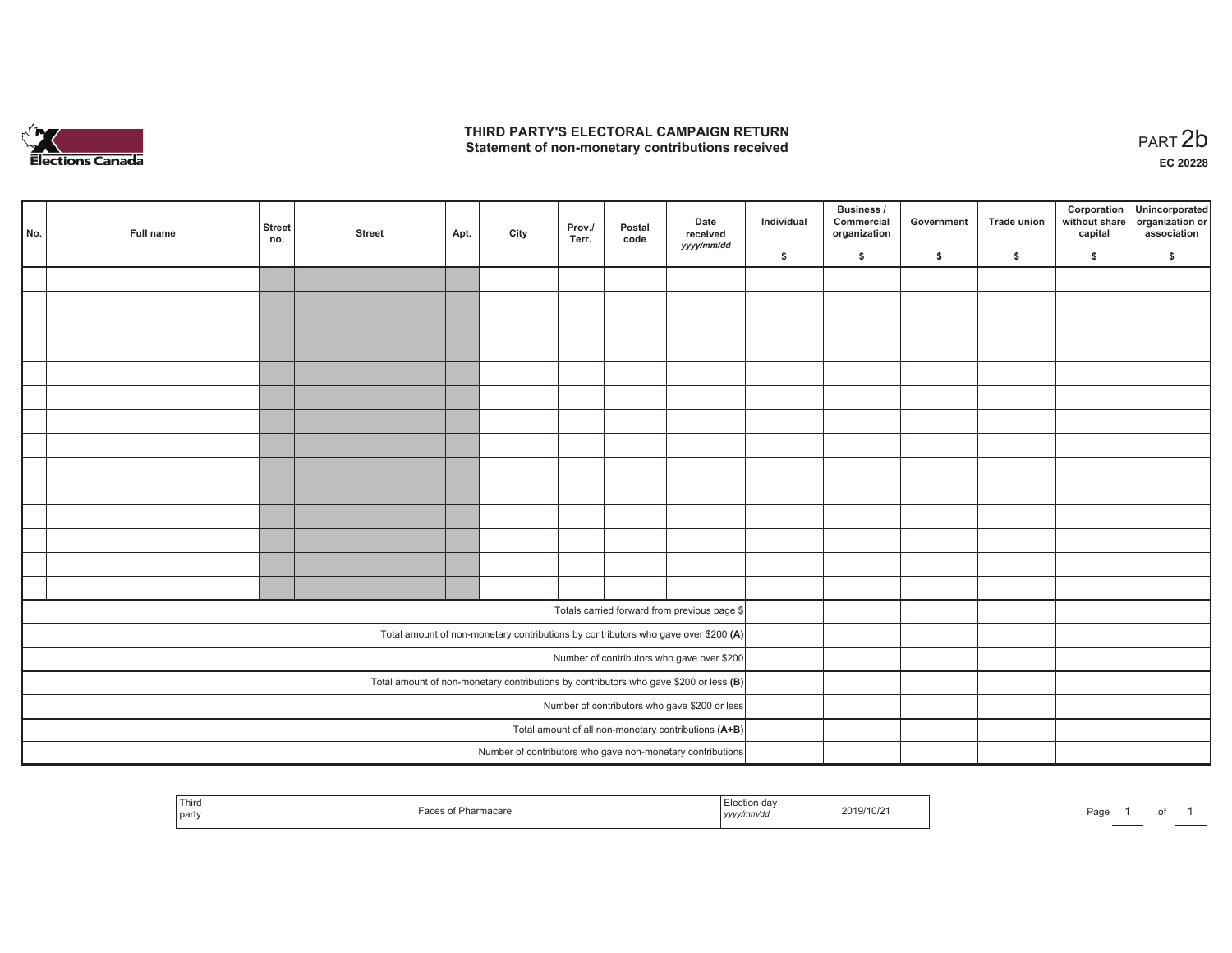

### **THIRD PARTY'S ELECTORAL CAMPAIGN RETURN STATE:** PARTY'S ELECTORAL CAMPAIGN RETURN<br>
Statement of operating loans received

**EC 20228**

|                                              |           | <b>Street</b> |               |      |      | Prov./ | Postal | Date                                                              | Individual | <b>Business /</b><br>Commercial | Government | <b>Trade union</b> | Corporation | Unincorporated<br>without share organization or |
|----------------------------------------------|-----------|---------------|---------------|------|------|--------|--------|-------------------------------------------------------------------|------------|---------------------------------|------------|--------------------|-------------|-------------------------------------------------|
| No.                                          | Full name | no.           | <b>Street</b> | Apt. | City | Terr.  | code   | received<br>yyyy/mm/dd                                            |            | organization                    |            |                    | capital     | association                                     |
|                                              |           |               |               |      |      |        |        |                                                                   | \$         | \$                              | \$         | \$                 | \$          | \$                                              |
|                                              |           |               |               |      |      |        |        |                                                                   |            |                                 |            |                    |             |                                                 |
|                                              |           |               |               |      |      |        |        |                                                                   |            |                                 |            |                    |             |                                                 |
|                                              |           |               |               |      |      |        |        |                                                                   |            |                                 |            |                    |             |                                                 |
|                                              |           |               |               |      |      |        |        |                                                                   |            |                                 |            |                    |             |                                                 |
|                                              |           |               |               |      |      |        |        |                                                                   |            |                                 |            |                    |             |                                                 |
|                                              |           |               |               |      |      |        |        |                                                                   |            |                                 |            |                    |             |                                                 |
|                                              |           |               |               |      |      |        |        |                                                                   |            |                                 |            |                    |             |                                                 |
|                                              |           |               |               |      |      |        |        |                                                                   |            |                                 |            |                    |             |                                                 |
|                                              |           |               |               |      |      |        |        |                                                                   |            |                                 |            |                    |             |                                                 |
|                                              |           |               |               |      |      |        |        |                                                                   |            |                                 |            |                    |             |                                                 |
|                                              |           |               |               |      |      |        |        |                                                                   |            |                                 |            |                    |             |                                                 |
|                                              |           |               |               |      |      |        |        |                                                                   |            |                                 |            |                    |             |                                                 |
|                                              |           |               |               |      |      |        |        |                                                                   |            |                                 |            |                    |             |                                                 |
|                                              |           |               |               |      |      |        |        |                                                                   |            |                                 |            |                    |             |                                                 |
|                                              |           |               |               |      |      |        |        |                                                                   |            |                                 |            |                    |             |                                                 |
|                                              |           |               |               |      |      |        |        | Totals carried forward from previous page \$                      |            |                                 |            |                    |             |                                                 |
|                                              |           |               |               |      |      |        |        | Total amount of loans by lenders who provided over \$200 (A)      |            |                                 |            |                    |             |                                                 |
|                                              |           |               |               |      |      |        |        | Number of lenders who provided over \$200                         |            |                                 |            |                    |             |                                                 |
|                                              |           |               |               |      |      |        |        | Total amount of loans by lenders who provided \$200 or less $(B)$ |            |                                 |            |                    |             |                                                 |
| Number of lenders who provided \$200 or less |           |               |               |      |      |        |        |                                                                   |            |                                 |            |                    |             |                                                 |
|                                              |           |               |               |      |      |        |        | Total amount of all loans (A+B)                                   |            |                                 |            |                    |             |                                                 |
|                                              |           |               |               |      |      |        |        | Number of all lenders who provided loans                          |            |                                 |            |                    |             |                                                 |

| Third<br>  party | nacare | ≏tion dav<br>vvvv/mm/do<br>,,,, | 2019/10/2 | Page |
|------------------|--------|---------------------------------|-----------|------|
|------------------|--------|---------------------------------|-----------|------|

of 1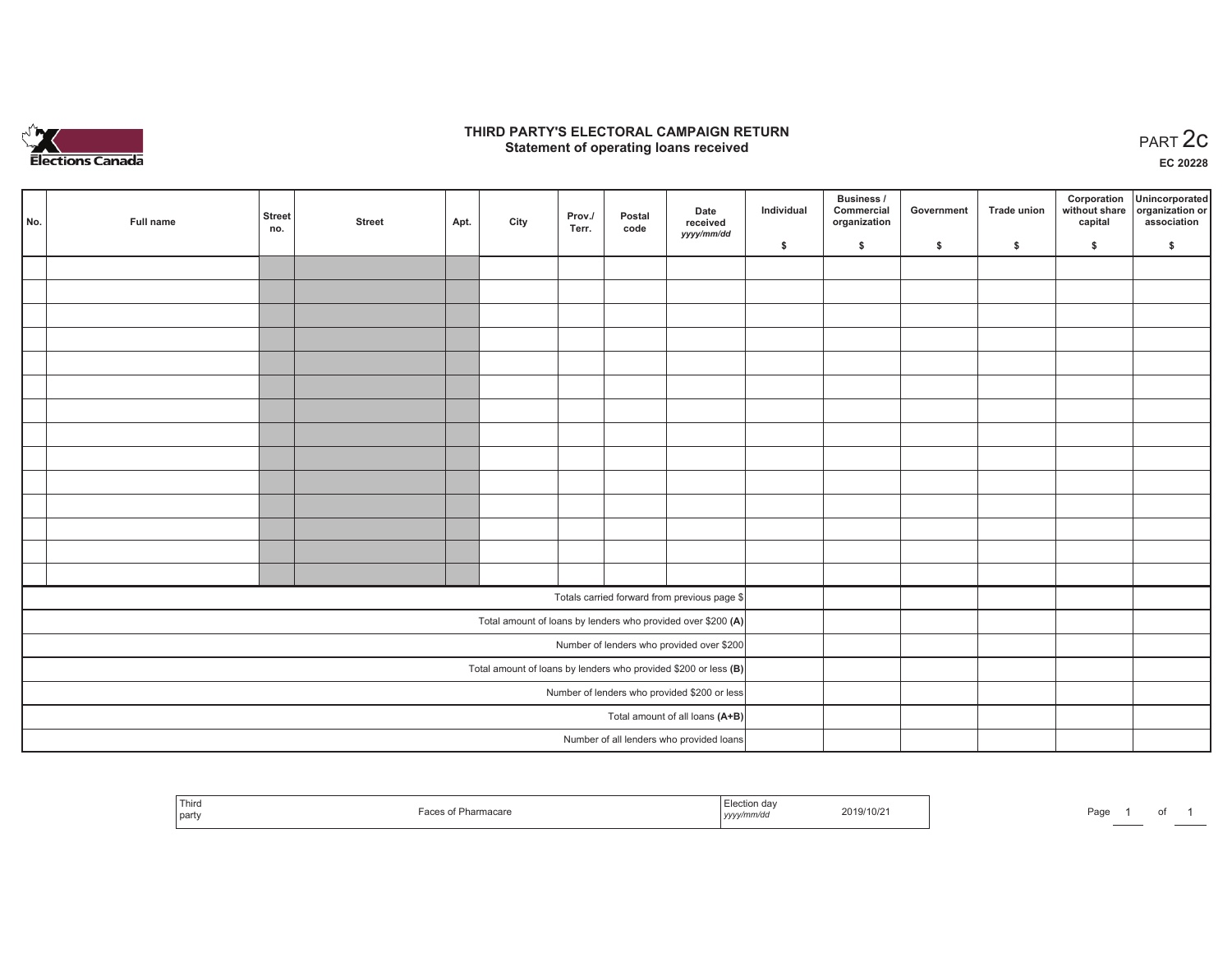# **Elections Canada**

## **THIRD PARTY'S ELECTORAL CAMPAIGN RETURN Summary of inflows**

| PART <sub>2d</sub> |
|--------------------|
| EC 20228           |

| No.   | Type of contributor / lender                 | <b>Monetary</b><br>contributions<br>(Part 2a) | Non-monetary<br>contributions<br>(Part 2b) | Loans<br>(Part 2c) | <b>Total</b> | Number of<br>contributors and<br>lenders |
|-------|----------------------------------------------|-----------------------------------------------|--------------------------------------------|--------------------|--------------|------------------------------------------|
|       |                                              | \$                                            | \$                                         | \$                 | \$           |                                          |
| 1.    | Individuals                                  |                                               |                                            |                    |              |                                          |
| 2.    | Businesses / Commercial organizations        |                                               |                                            |                    |              |                                          |
| 3.    | Governments                                  |                                               |                                            |                    |              |                                          |
| 4.    | Trade unions                                 | 20,000.00                                     |                                            |                    | 20,000.00    |                                          |
| 5.    | Corporations without share capital           |                                               |                                            |                    |              |                                          |
| 6.    | Unincorporated organizations or associations |                                               |                                            |                    |              |                                          |
| 7.    | Total (items 1 to 6)                         |                                               |                                            |                    |              |                                          |
| Total |                                              |                                               |                                            |                    |              |                                          |
| 8.    | Amount of third party's resources used       |                                               |                                            |                    | 20,000.00    |                                          |
| 9.    | Grand total (items 7 and 8)                  |                                               |                                            |                    | 20,000.00    |                                          |

| Third<br>party | 'harmacare<br>u | lection dav<br>yyyy/mm/dd<br>,,,, | 2019/10/2 |
|----------------|-----------------|-----------------------------------|-----------|
|----------------|-----------------|-----------------------------------|-----------|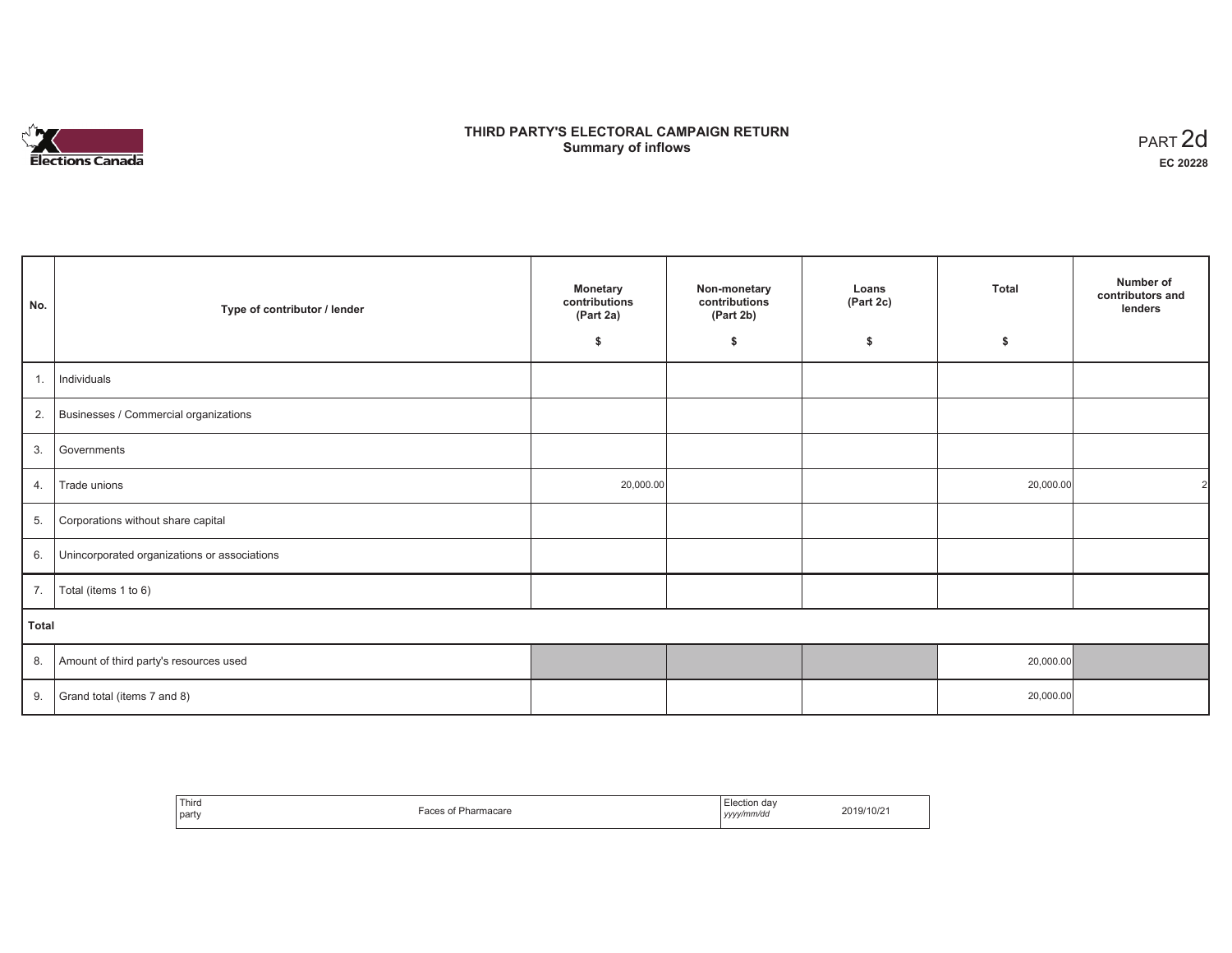

## **THIRD PARTY'S ELECTORAL CAMPAIGN RETURN Statement of expenses incurred for regulated activities that take place during the pre-election period**  *(Only applicable to a fixed-date general election)*

For a list of expense types, expense categories and expense subcategories, refer to Annex II in the Instructions.

| No. | Date<br>incurred<br>yyyy/mm/dd | <b>ED Code</b><br>$($ if applicable $)$ | Supplier | <b>Expense type</b> | Expense<br>category | Expense<br>subcategory | <b>Starting date</b><br>of activity,<br>advertisement<br>or survey<br>yyyy/mm/dd | Ending date<br>of activity,<br>advertisement<br>or survey<br>yyyy/mm/dd | Place of activity or<br>advertisement        | Expense amount<br>\$ |
|-----|--------------------------------|-----------------------------------------|----------|---------------------|---------------------|------------------------|----------------------------------------------------------------------------------|-------------------------------------------------------------------------|----------------------------------------------|----------------------|
|     |                                |                                         |          |                     |                     |                        |                                                                                  |                                                                         |                                              |                      |
|     |                                |                                         |          |                     |                     |                        |                                                                                  |                                                                         |                                              |                      |
|     |                                |                                         |          |                     |                     |                        |                                                                                  |                                                                         |                                              |                      |
|     |                                |                                         |          |                     |                     |                        |                                                                                  |                                                                         |                                              |                      |
|     |                                |                                         |          |                     |                     |                        |                                                                                  |                                                                         |                                              |                      |
|     |                                |                                         |          |                     |                     |                        |                                                                                  |                                                                         |                                              |                      |
|     |                                |                                         |          |                     |                     |                        |                                                                                  |                                                                         |                                              |                      |
|     |                                |                                         |          |                     |                     |                        |                                                                                  |                                                                         |                                              |                      |
|     |                                |                                         |          |                     |                     |                        |                                                                                  |                                                                         |                                              |                      |
|     |                                |                                         |          |                     |                     |                        |                                                                                  |                                                                         |                                              |                      |
|     |                                |                                         |          |                     |                     |                        |                                                                                  |                                                                         |                                              |                      |
|     |                                |                                         |          |                     |                     |                        |                                                                                  |                                                                         |                                              |                      |
|     |                                |                                         |          |                     |                     |                        |                                                                                  |                                                                         |                                              |                      |
|     |                                |                                         |          |                     |                     |                        |                                                                                  |                                                                         |                                              |                      |
|     |                                |                                         |          |                     |                     |                        |                                                                                  |                                                                         |                                              |                      |
|     |                                |                                         |          |                     |                     |                        |                                                                                  |                                                                         |                                              |                      |
|     |                                |                                         |          |                     |                     |                        |                                                                                  |                                                                         |                                              |                      |
|     |                                |                                         |          |                     |                     |                        |                                                                                  |                                                                         | Totals carried forward from previous page \$ |                      |
|     | Total \$                       |                                         |          |                     |                     |                        |                                                                                  |                                                                         |                                              |                      |

| ' Third<br>party | ırmacare | ua<br>vu<br>1.9999' | 2019/10/2<br>the contract of the contract of the contract of the contract of the contract of | Page |  |  |  |
|------------------|----------|---------------------|----------------------------------------------------------------------------------------------|------|--|--|--|
|------------------|----------|---------------------|----------------------------------------------------------------------------------------------|------|--|--|--|

 $_{\sf PART}$ 3a **EC 20228**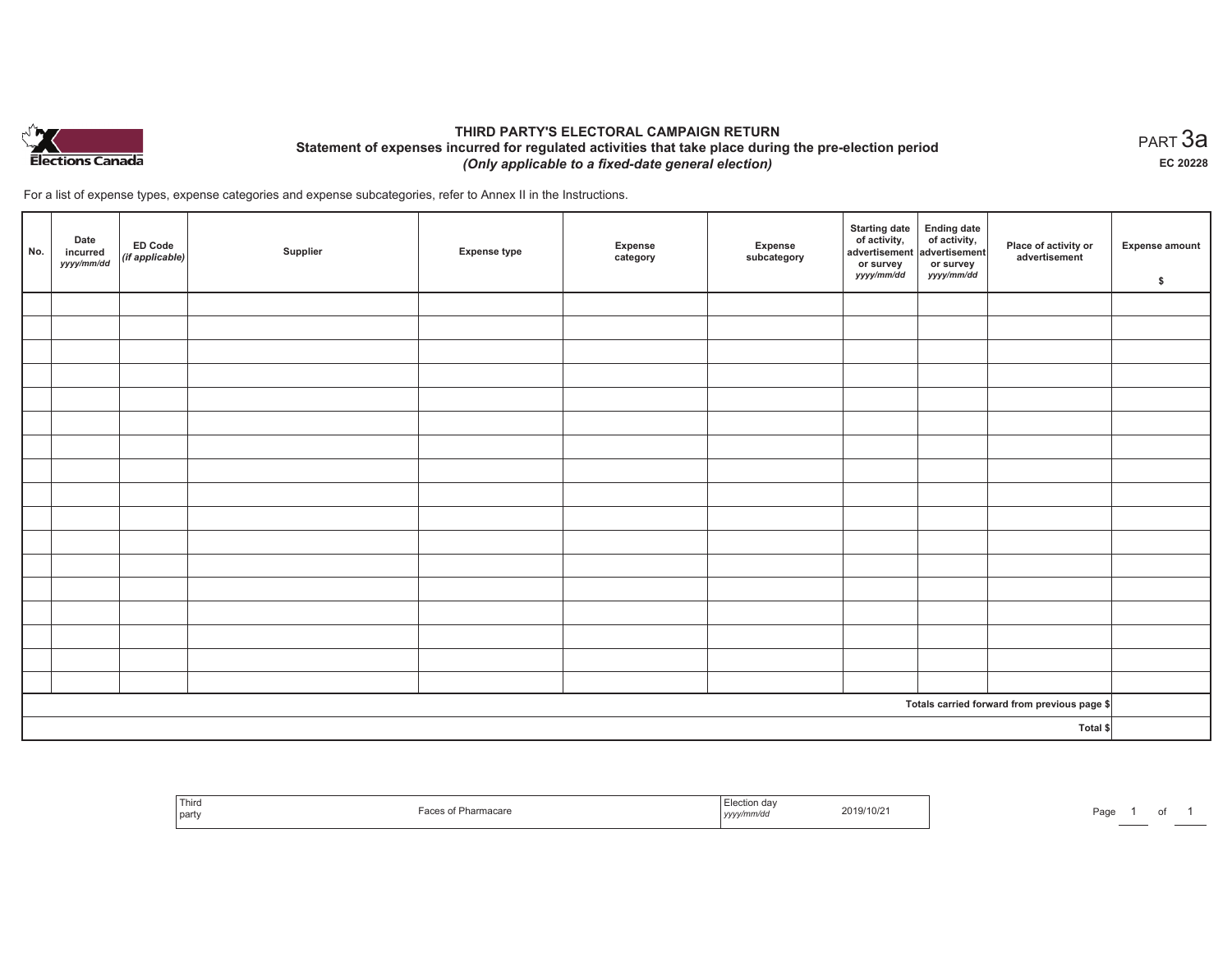

# **THIRD PARTY'S ELECTORAL CAMPAIGN RETURN Statement of expenses incurred for regulated activities that take place during the election period**<br>PART  $3b$

**EC 20228**

of 1

For a list of expense types, expense categories and expense subcategories, refer to Annex II in the Instructions.

| No.      | Date<br>incurred<br>yyyy/mm/dd | ED Code<br>(if applicable) | Supplier | <b>Expense type</b> | Expense<br>category | Expense<br>subcategory | <b>Starting date</b><br>of activity,<br>advertisement<br>or survey<br><i>yyyy/mm/dd</i> | Ending date<br>of activity,<br>advertisement<br>or survey<br><i>yyyy/mm/dd</i> | Place of activity or<br>advertisement        | <b>Expense amount</b><br>\$ |
|----------|--------------------------------|----------------------------|----------|---------------------|---------------------|------------------------|-----------------------------------------------------------------------------------------|--------------------------------------------------------------------------------|----------------------------------------------|-----------------------------|
|          |                                |                            |          |                     |                     |                        |                                                                                         |                                                                                |                                              |                             |
|          |                                |                            |          |                     |                     |                        |                                                                                         |                                                                                |                                              |                             |
|          |                                |                            |          |                     |                     |                        |                                                                                         |                                                                                |                                              |                             |
|          |                                |                            |          |                     |                     |                        |                                                                                         |                                                                                |                                              |                             |
|          |                                |                            |          |                     |                     |                        |                                                                                         |                                                                                |                                              |                             |
|          |                                |                            |          |                     |                     |                        |                                                                                         |                                                                                |                                              |                             |
|          |                                |                            |          |                     |                     |                        |                                                                                         |                                                                                |                                              |                             |
|          |                                |                            |          |                     |                     |                        |                                                                                         |                                                                                |                                              |                             |
|          |                                |                            |          |                     |                     |                        |                                                                                         |                                                                                |                                              |                             |
|          |                                |                            |          |                     |                     |                        |                                                                                         |                                                                                |                                              |                             |
|          |                                |                            |          |                     |                     |                        |                                                                                         |                                                                                |                                              |                             |
|          |                                |                            |          |                     |                     |                        |                                                                                         |                                                                                |                                              |                             |
|          |                                |                            |          |                     |                     |                        |                                                                                         |                                                                                |                                              |                             |
|          |                                |                            |          |                     |                     |                        |                                                                                         |                                                                                |                                              |                             |
|          |                                |                            |          |                     |                     |                        |                                                                                         |                                                                                |                                              |                             |
|          |                                |                            |          |                     |                     |                        |                                                                                         |                                                                                |                                              |                             |
|          |                                |                            |          |                     |                     |                        |                                                                                         |                                                                                |                                              |                             |
|          |                                |                            |          |                     |                     |                        |                                                                                         |                                                                                | Totals carried forward from previous page \$ |                             |
| Total \$ |                                |                            |          |                     |                     |                        |                                                                                         |                                                                                |                                              |                             |

| l nird<br>part |  | mnvuc<br>,,,,, | 171117<br>U | ∙aɑe |  |
|----------------|--|----------------|-------------|------|--|
|----------------|--|----------------|-------------|------|--|